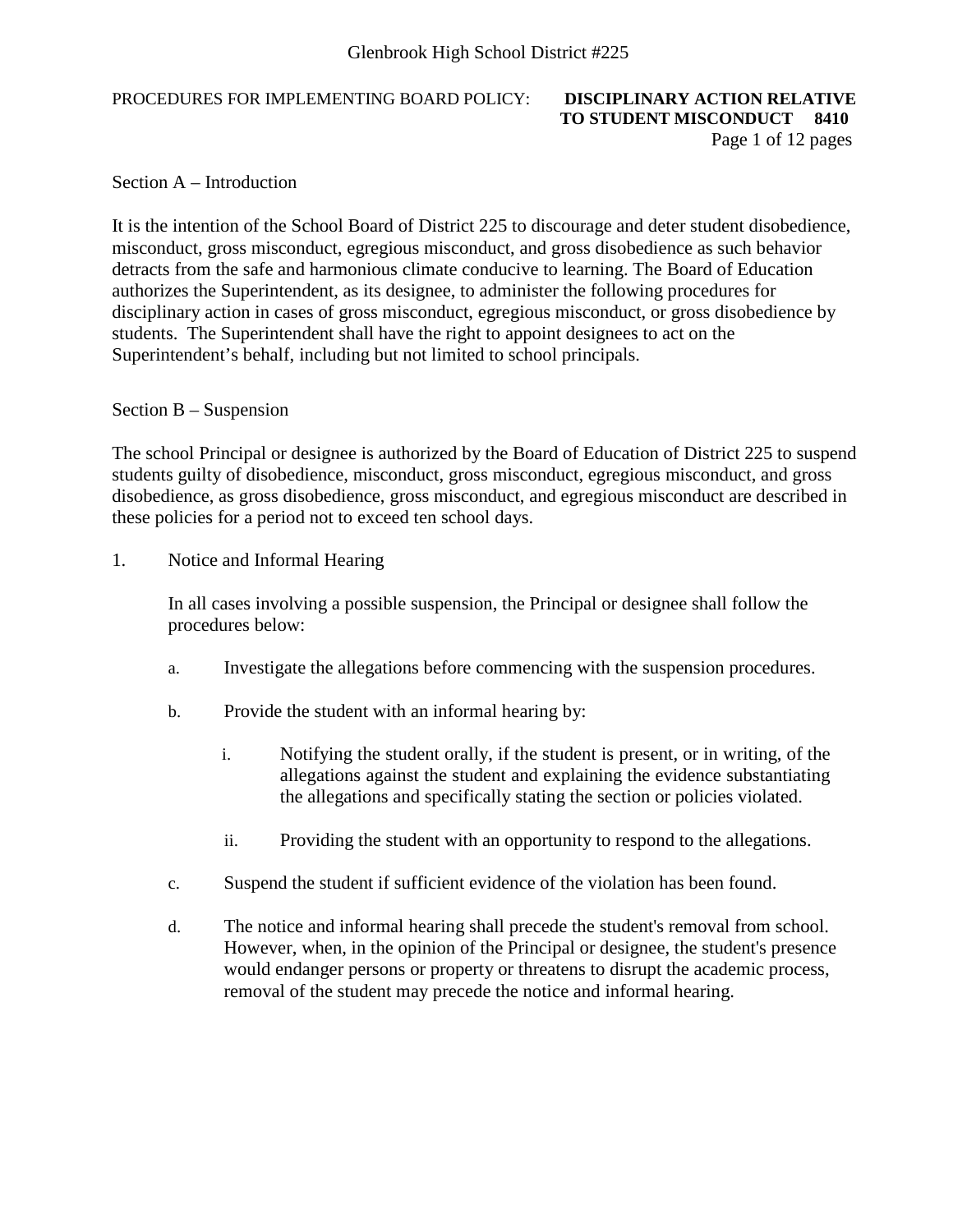2. Suspension Procedures and Documentation

In all cases of suspension and following the informal hearing, the Principal or designee shall:

- a. Notify the student of the nature and the section(s) of the district's policy(ies) allegedly violated by the student's actions and inform the student that the student is suspended for a specific period of time.
- b. Notify the parent(s)/guardian(s) of the suspension and provide a written statement of the reasons for the suspension**,** the policy section(s) violated, and the options available to the parent(s)/guardian(s) in discussing the suspension, including their right to a formal review. The suspension decision shall also include a rationale as to the specific duration of the suspension. Notification is to be by telephone and in written form either by first class mail or electronically.
	- i. Out-of-school suspensions of 3 days or less may be used only if the student's continuing presence in the school would pose a threat to school safety or a disruption to other students' learning opportunities. "Threat" to school safety or a disruption to other students' learning opportunities shall be determined on a case-by-case basis by the school board or its designee. School administrators shall make all reasonable efforts to resolve such threats, address such disruptions, and minimize the length of suspensions to the greatest extent practicable.
	- ii. Out-of-school suspensions of longer than 3 days, expulsions and disciplinary removals to alternative schools may be used only if other appropriate and available behavioral and disciplinary interventions have been exhausted and the student's continuing presence in school would either (i) pose a threat to the safety of other students, staff, or members of the school community or (ii) substantially disrupt impede or interfere with the operation of the school. "Threat to the safety of other students, staff, or members of the school community" and "substantially disrupt, impede, or interfere with the operation of the school" shall be determined on a case-by-case basis by the school administration. The determination of whether "appropriate and available behavioral and disciplinary interventions have been exhausted" shall be made by the school administration. School administrators shall make all reasonable efforts to resolve such threats, address such disruptions, and minimize the length of student exclusions to the greatest extent practicable. It shall be documented whether other interventions were attempted or whether it was determined that there were no other appropriate and available interventions.
	- iii. Students who are suspended out-of-school for longer than 4 days shall be provided appropriate and available support services during the period of their suspension. "Appropriate and available support services" shall be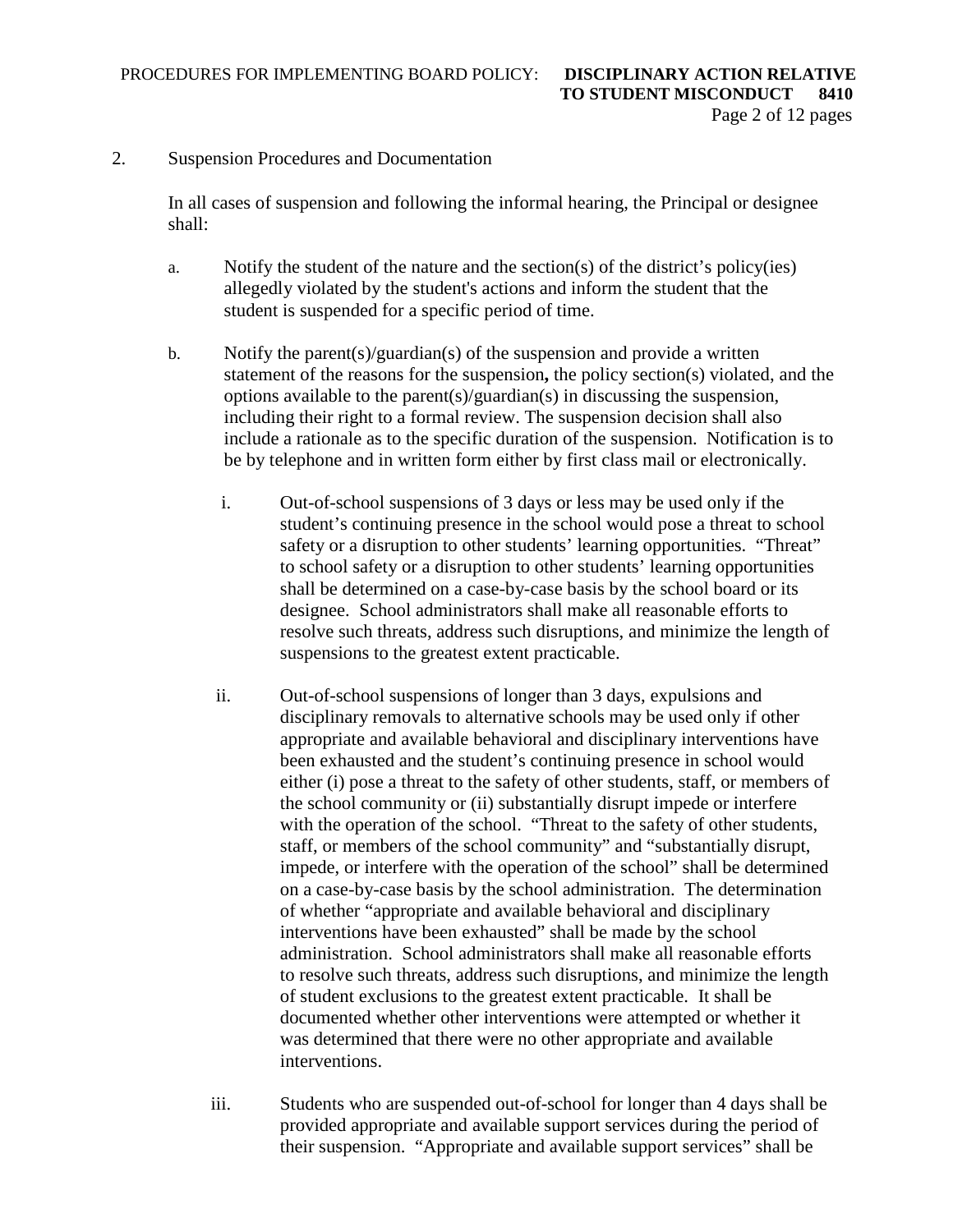determined by the school administration. It will be documented whether such services are to be provided or whether it was determined that there are no such appropriate and available services.

- iv. The school district may refer students who are expelled to appropriate and available support services.
- c. Notify the parent(s)/guardian(s) orally and in writing that, if they wish to have an informal review to discuss the suspension, they must request said informal review from the building Principal in writing within three (3) school days after the date of suspension.
- 3. Informal Suspension Review
	- a. If the student or parent(s)/guardian(s) requests an informal review, the Principal or designee shall meet with the student and parent(s)/guardian(s) to review the suspension.
	- b. The Principal, or designee shall notify the student and parent(s)/guardian(s) by telephone or in writing within two (2) school days after the informal review meeting as to whether there will be any change in the suspension as a result of the informal review.
	- c. If the suspension is reversed or commuted upon the informal review, the student shall immediately be reinstated and the Principal or designee shall notify the student's teachers that the student is entitled to make up all work missed during the period of suspension-related absence without penalty to the student.
	- d. The Principal or designee shall notify the parent(s)/guardian(s) orally or in writing if the school requires an informal discussion with the parent(s)/guardian(s) prior to the reinstatement of the suspended student.
- 4. Formal Suspension Review
	- a. If the parent(s)/guardian(s) wish to appeal the suspension to the Superintendent and Board of Education, the parent(s)/guardian(s) must file a written request for an appeal of the informal review within five (5) school days after the Principal or designee first provides in writing the results of the informal review to the parent(s)/guardian(s). In the event the parent(s)/guardian(s) does not prevail at the informal review, the parent may request a formal suspension review by the Board of Education to the Principal no later than fifteen (15) days after the date of the informal review decision. Alternatively, if the parent(s)/guardian(s) do not request an appeal of the informal suspension review, but elect to proceed directly to a formal suspension review by the Board of Education, a written request must be made to the Principal no later than fifteen (15) days after the date of the suspension notice. The failure to file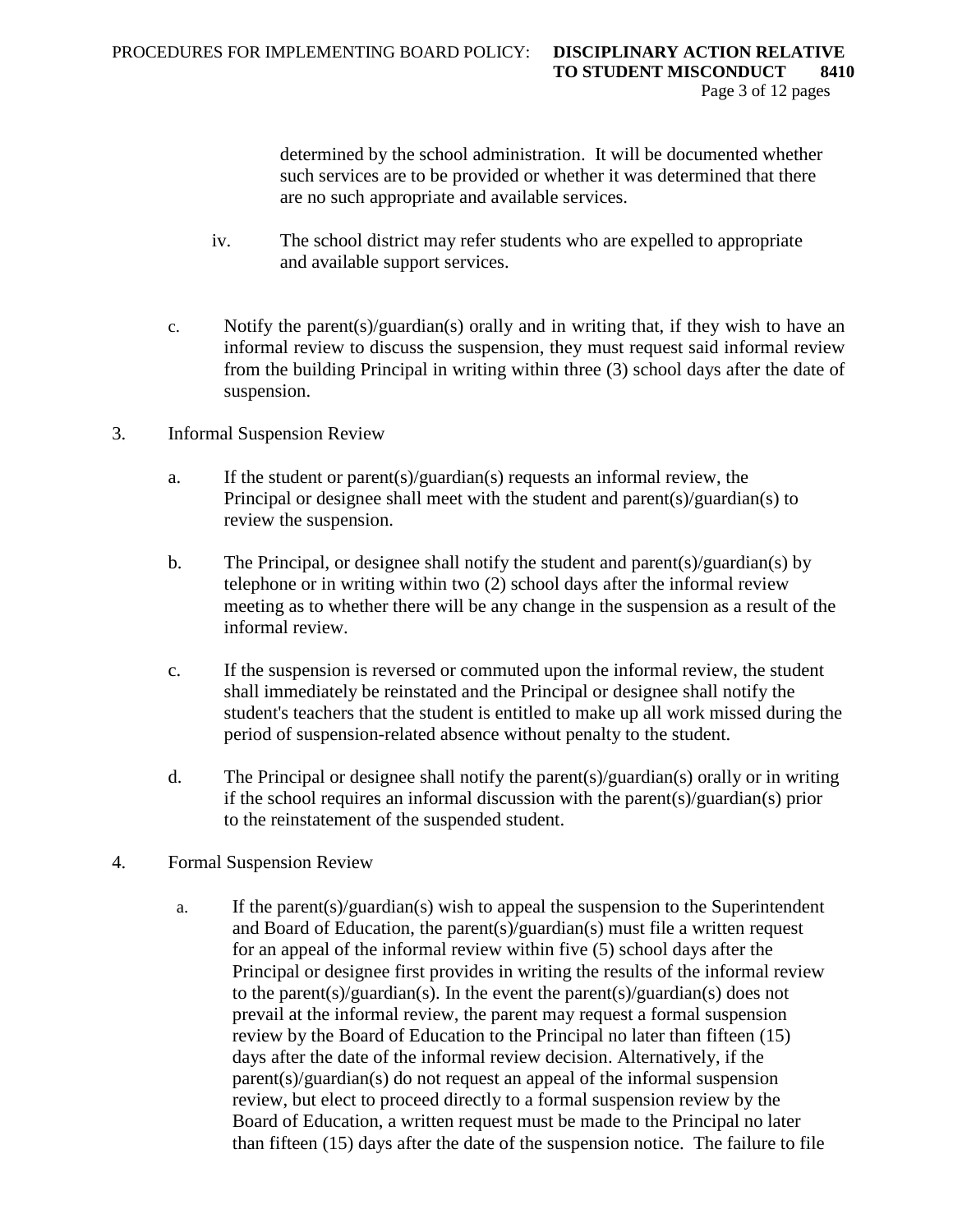any appeal within such deadlines shall be deemed a waiver of the right to all further appeals. In the event of an appeal, the Principal or designee shall forward the parent(s)/guardian(s)' request to the Superintendent, together with all supporting documents.

- b. The Superintendent shall analyze the school principal or designee's actions and recommendations and if the Superintendent does not uphold that suspension, the Superintendent shall direct the Principal to immediately reinstate the suspended student and to notify the student's teachers that the student is entitled to make up all work missed during the period of suspension-related absence without penalty to the student.
- c. If the Superintendent concurs with the principal or designee's actions, the Superintendent shall forward the request for a suspension review to the Board of Education and advise the parent(s)/guardian(s) in writing of the time, place, and nature of the suspension review and indicate to the parent(s)/guardian(s) that written evidence may be presented, and witnesses with personal knowledge of the incident leading to the suspension may be present to provide testimony before the Board of Education or a hearing officer appointed pursuant to Board policy. If the Superintendent forwards the request for a suspension review to the Board, the Board or its appointed hearing officer shall hear the evidence within thirty (30) school days after the request for a suspension review was received and the Board shall make a decision based upon its evaluation of the evidence.
- d. The Superintendent shall advise the parent(s)/guardian(s) and the Principal in writing of the decision of the Board of Education and, if the Board upholds the suspension, no further action shall be required. However, if the Board does not uphold the suspension, the Superintendent shall notify the Principal of the Board's determination and the Principal shall take the action consistent with the Board's determination.
- 5. Procedures for Saturday Detention Sessions
	- a. The Dean of Students shall schedule a Saturday detention session whenever there are at least five students scheduled to attend the session.
	- b. The Dean of Students may schedule a session for the last Saturday of the month, regardless of the number of student participants, provided that no other session has been held during the month.
	- c. Saturday detention sessions shall be conducted in a manner similar to sessions of in-school suspensions; student participants are expected to bring their school materials and to perform school work during the detention session.
	- d. Saturday detention sessions shall operate from 8:00 a.m. to 2:00 p.m.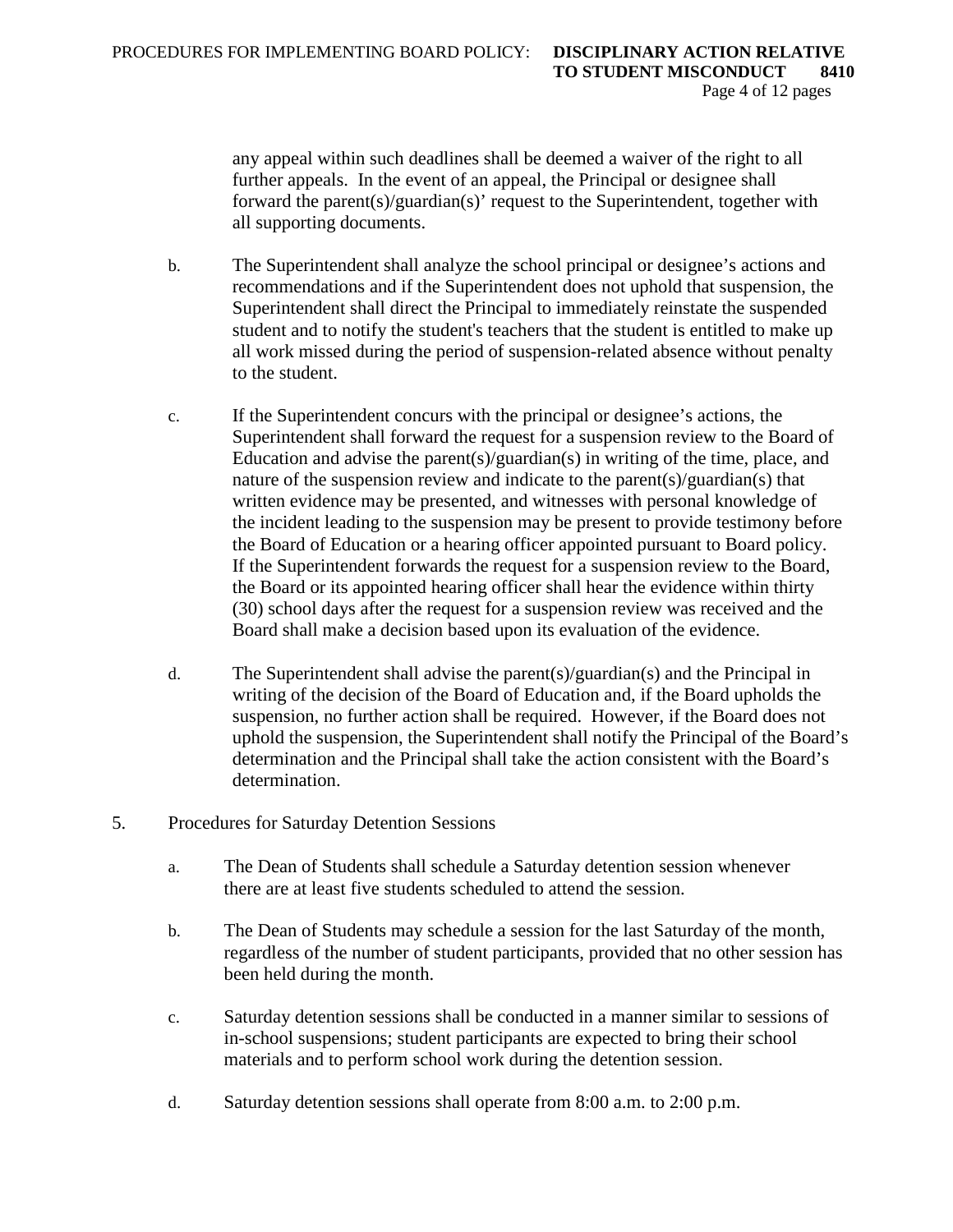- e. Students participating in the Saturday detention program shall provide their own lunch and their own transportation.
- f. Failure to attend a Saturday detention session may result in an in-school suspension assignment, which shall begin their assigned suspension on the school day following the missed Saturday detention session or as otherwise determined by the Dean of Students.
- g. Reasonable and prudent exceptions to the above Saturday Detention procedures may be made by the principal or designee of the building upon good cause shown**.**

Section C - Violations: Category I Infractions

Category I comprises acts of gross disobedience, egregious conduct, or gross misconduct such that a single violation may results in removal of the student from school. Examples of these acts could include, but are not limited to, striking or causing harm to another person or damage to property, using explosives, sounding a false fire alarm, violations of Policy 8450: Weapons Possession, or violations of Policy 8460: Illegal Substances and Paraphernalia. In these cases, the student may not withdraw from school to avoid discipline. The procedures for treating cases in Category I are as follows:

- 1. The Principal or designee shall notify the student's parent(s)/guardian(s) of the offense, the policy section(s) violated, and proposed actions by telephone and by mail.
- 2. The Principal or designee shall immediately suspend the student utilizing the procedures contained in Section B of this policy.
- 3. The Principal or designee shall notify the Assistant Principal for student services of the actions taken and reasons therefor.
- 4. The Principal or designee shall compile all disciplinary reports on the concerned student and submit them to the Principal if compiled by the designee.
- 5. The Principal or designee shall compile all relevant data contained in the Student Services and submit it to the Principal if compiled by the designee.
- 6. The Principal shall convene the Major Disciplinary Review Committee (MDRC) for the purpose of analyzing the case and making recommendations. The MDRC may convene independent of, or concurrently with**,** any informal suspension review.
- 7. The MDRC shall review the circumstances of the case and determine whether a violation of a Category I infraction has occurred and whether due process has been followed. The MDRC may recommend any one or more of the following actions to the Principal: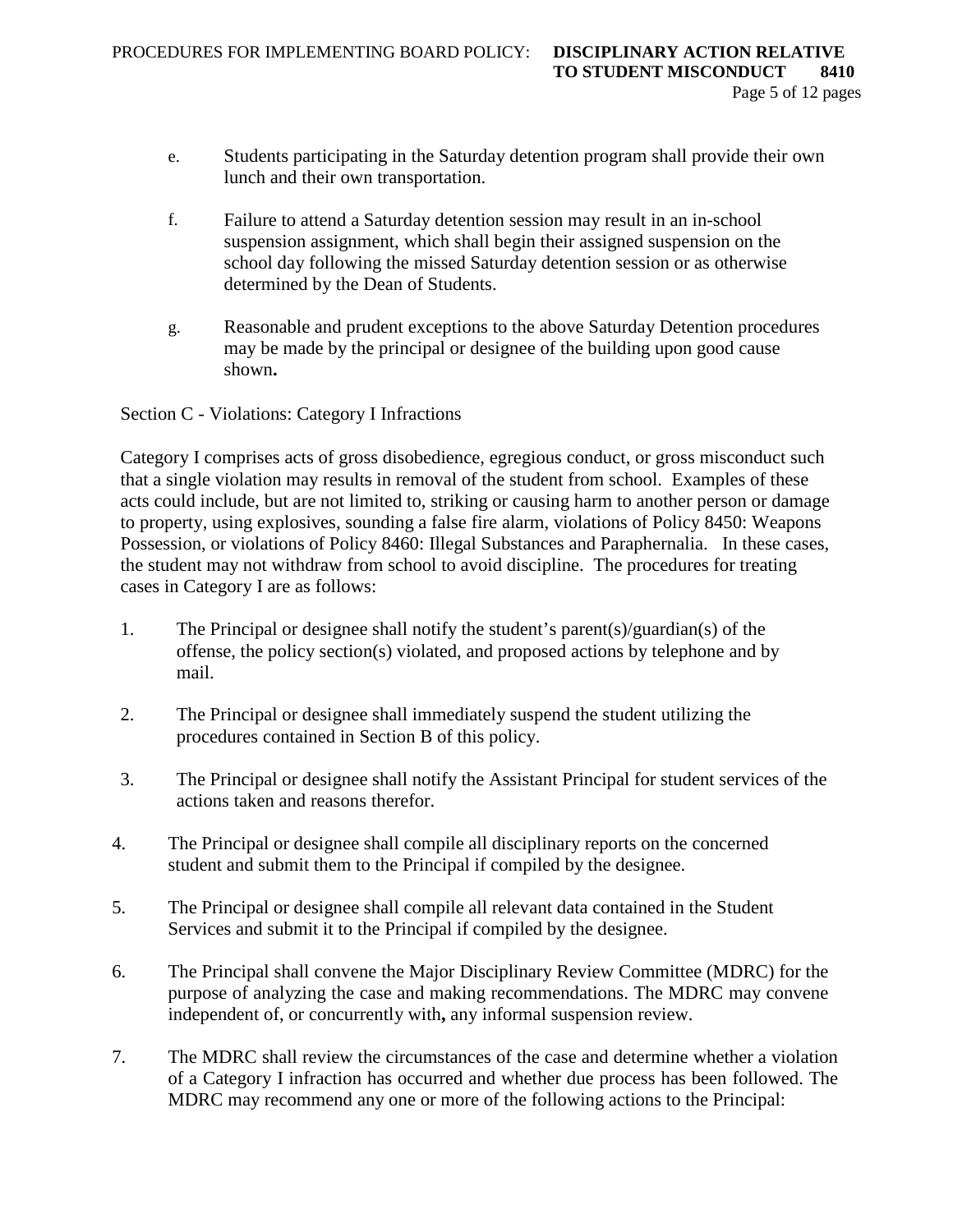- a. Expulsion upon terms, conditions, offering of services, and assessment of costs as determined by the Board. When a case is referred to the Board for consideration of expulsion, the MDRC shall prepare a document to be transmitted to the Board containing all reports of the subject incident, relevant background information, and academic and disciplinary history of the student.
- b. Other actions deemed appropriate by the MDRC, including, but not limited to, a determination that a violation did not occur and/or that due process was not followed.
- 8. The Principal shall analyze the findings and recommendations.
	- a. If the Principal concurs with the findings and recommendations of the MDRC, the Principal shall forward to the Superintendent the Principal's response to the recommendations of the MDRC along with all the supporting documentation.
	- b. If the Principal does not concur, or if there is additional information that should be considered, the Principal shall return the findings and recommendations to the MDRC for further deliberation.
	- c. If after further deliberation by the MDRC, the Principal still does not concur with the recommendations, the Principal shall forward to the Superintendent the Principal's response based on the recommendations, along with all supporting documentation and recommendations from the MDRC.
	- d. The Principal shall notify the appropriate law enforcement authorities if the behavior may be a criminal offense.
- 9. The Superintendent shall review the findings, conclusions, and recommendations.
	- a. If the Superintendent concurs with the Principal regarding the findings and recommendations of the MDRC, the Superintendent shall advise the Principal and the student's parent(s)/guardian(s) of the findings and recommendations as specified in paragraph #10 below.
	- b. If the Superintendent does not concur with the Principal regarding the findings and recommendations of the MDRC, the Superintendent shall advise the Principal accordingly and provide suggestions to the Principal for alternative actions.
	- c. Upon a finding by the Superintendent that the issue involves the determination and application of Board policies that merit Board review, the Superintendent shall refer the matter, without recommendation, to the Board for such action as the Board deems appropriate.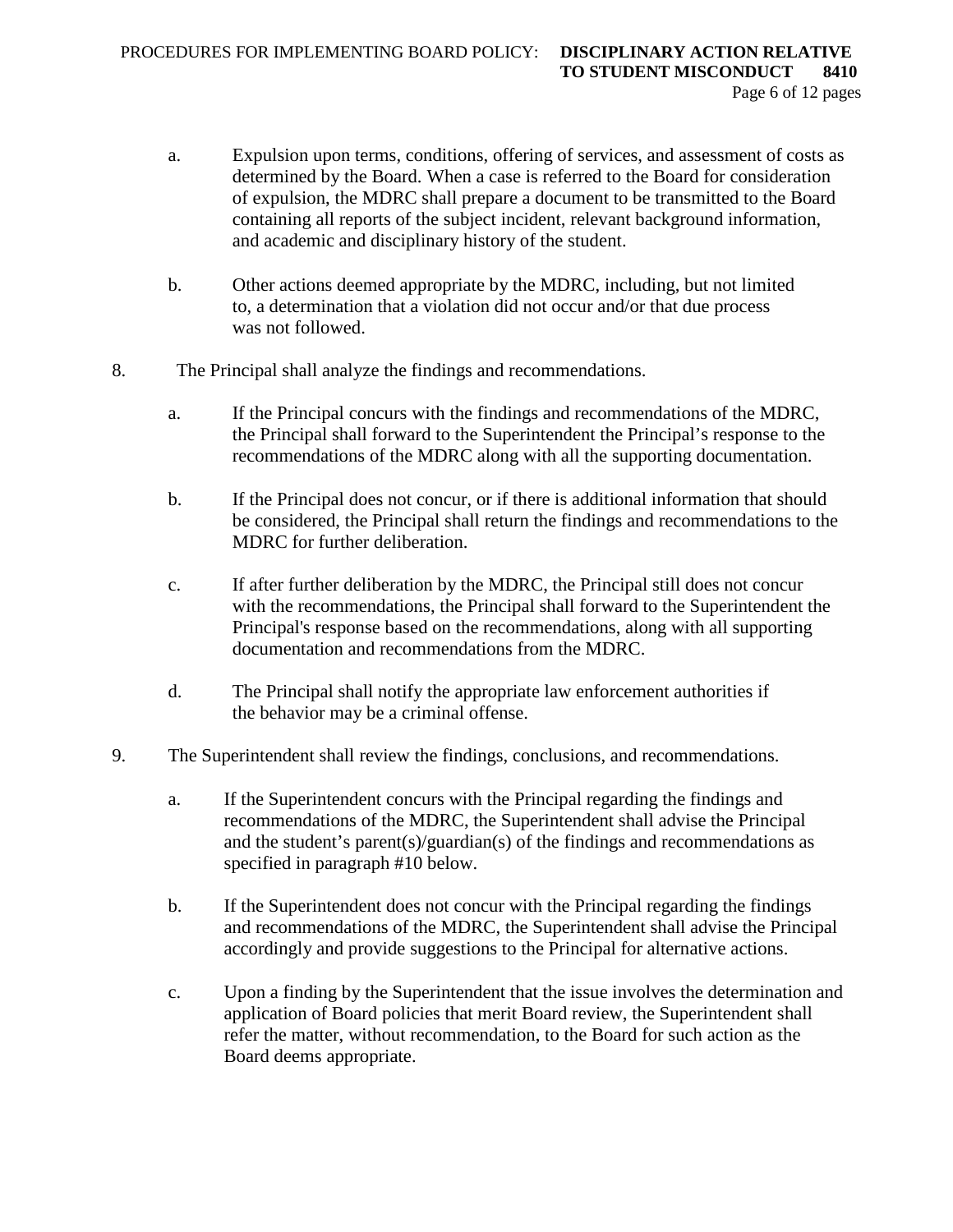- 10. If 1) the Superintendent's recommendation is for referral to the Board for consideration of expulsion under Section C 9(a), or if 2) the Superintendent makes a finding under Section C 9(c):
	- a. The Superintendent shall notify the student's parent(s)/guardian(s) by certified or registered letter of the time and place of the expulsion hearing and of the student's and parent(s)/guardian(s)' rights at the hearing before the Board of Education or a hearing officer appointed pursuant to Board policy.
	- b. The Superintendent shall provide to the Board of Education supporting documents, recommendations and reports; and shall inform the Board of the consideration for expulsion; or the Superintendent shall inform the Board of the finding under Section C: 9(c).
	- c. The student and parent(s)/guardian(s) may meet with the Principal or designee and shall have the opportunity to waive their right to a hearing before the Board of Education or its designated hearing officer. In situations deemed appropriate by the Principal or designee, and provided an Alternative Discipline Plan (ADP) is authorized under this Policy, an ADP may be offered to the student or the student's parents/guardian (if the student is under age 18). In waiving the rights to a hearing, the student, with the parent(s)/guardian(s)' consent if the student is under age 18, must:
		- i. Admit to violating school board policy(ies).
		- ii. Agree to all the terms defined in the ADP within 5 school days, if offered, and acknowledge that violation of the terms therein could result in further sanctions that could include a recommendation to the Board of Education for consideration of expulsion.
		- iii. In the event that an ADP is not offered or not accepted, agree to have the matter referred to the Board of Education for consideration of expulsion.
- 11. If the student, and if necessary the parent(s)/guardian(s) on behalf of the student, waive their right to a hearing to consider the facts of the case and the student and parent(s)/guardian(s) stipulate to the facts, the Board shall review the evidence presented by the Superintendent, as well as the recommendations of the MDRC and/or the Superintendent, and make a determination of discipline. The Board shall not be bound by the recommendations of the MDRC or the Superintendent.
- 12. The Board's determination will be presented by the Superintendent to the student and/or  $parent(s)/quantian(s)$ . If the student and/or parent(s)/guardian(s) accept the decision and conditions determined by the Board, said Board decision shall be implemented immediately. If the student and/or parent(s)/guardian(s) do not accept the decision and conditions determined by the Board, they may proceed with a hearing before the Board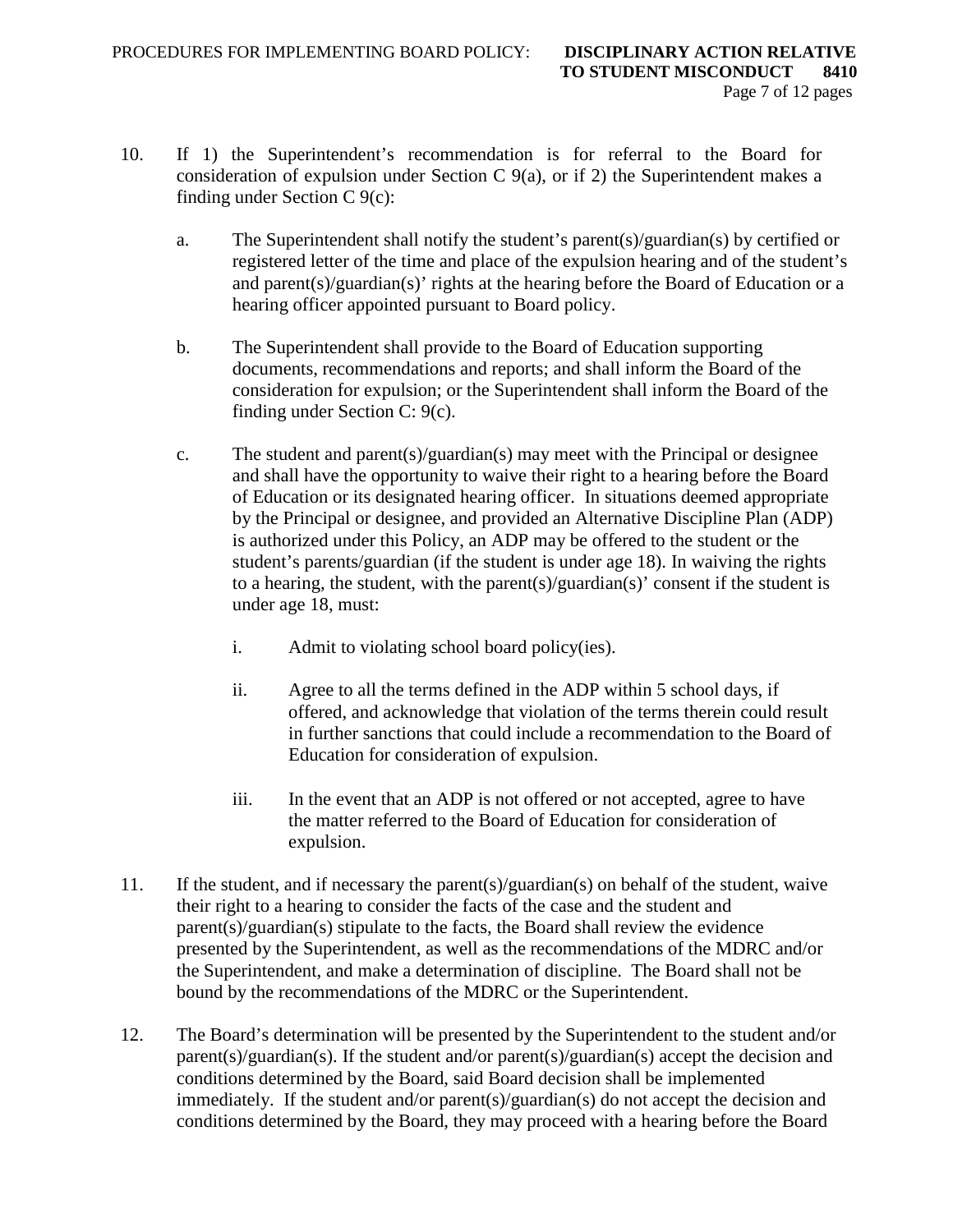of Education, or before a hearing officer assigned pursuant to Board policy, regarding the issues of punishment only.

- 13. If the student, and/or parent(s)/guardian(s) on behalf of the student, exercise their right to a hearing, the Board shall make a determination based upon its evaluation of the evidence and/or the written summary of the evidence prepared by the hearing officer. If a violation is found by the Board to have occurred, the Board shall make a determination of punishment, but shall not be bound by the recommendations of the MDRC or the administration.
- 14. Whether offering an ADP, or in the event an ADP is not offered or accepted, the Board's decision in any case involving this policy shall be made on a case-by-case basis and shall not be deemed precedential in effect.

Section D - Violations: Category II Infractions

Category II comprises an act or acts which either a) establishes a pattern of student behavior that fails to conform to minimal school expectations including, but not limited to two or more violations of Policies 8450 and 8460; or b) constitutes disobedience, gross disobedience, misconduct, gross misconduct, egregious conduct or includes violations of Policy 8470: Harassment-Students or 8480: Hazing, Bullying, and Aggressive Behavior. The procedures for treating these cases are as follows:

- 1. The Principal or designee shall notify the student's counselor of the nature and frequency of the disciplinary problems attributed to the student as soon as evidence indicates a serious behavior problem is developing.
- 2. The counselor, in conjunction with other student services staff as may be appropriate, shall continue to work with the student and parent(s)/guardian(s) in an effort to modify the behavior pattern and to help the student overcome the student's behavioral difficulties.
- 3. The counselor, social worker, or school psychologist may suggest a referral to consider if the student may require an evaluation to determine whether the student has a disability related to the student's misconduct.
- 4. The Principal may convene the Major Disciplinary Review Committee (MDRC) for the purpose of reviewing the case and making recommendations. The MDRC may convene independent of, or concurrently with, any informal suspension review.
- 5. The MDRC shall review the circumstances of the case and determine whether a violation of a Category II infraction has occurred and whether due process has been followed. The MDRC may recommend any one or more of the following actions to the principal:
	- a. Expulsion upon terms, conditions, offer of services, and assessment of costs as determined by the Board. When a case is referred to the Board for consideration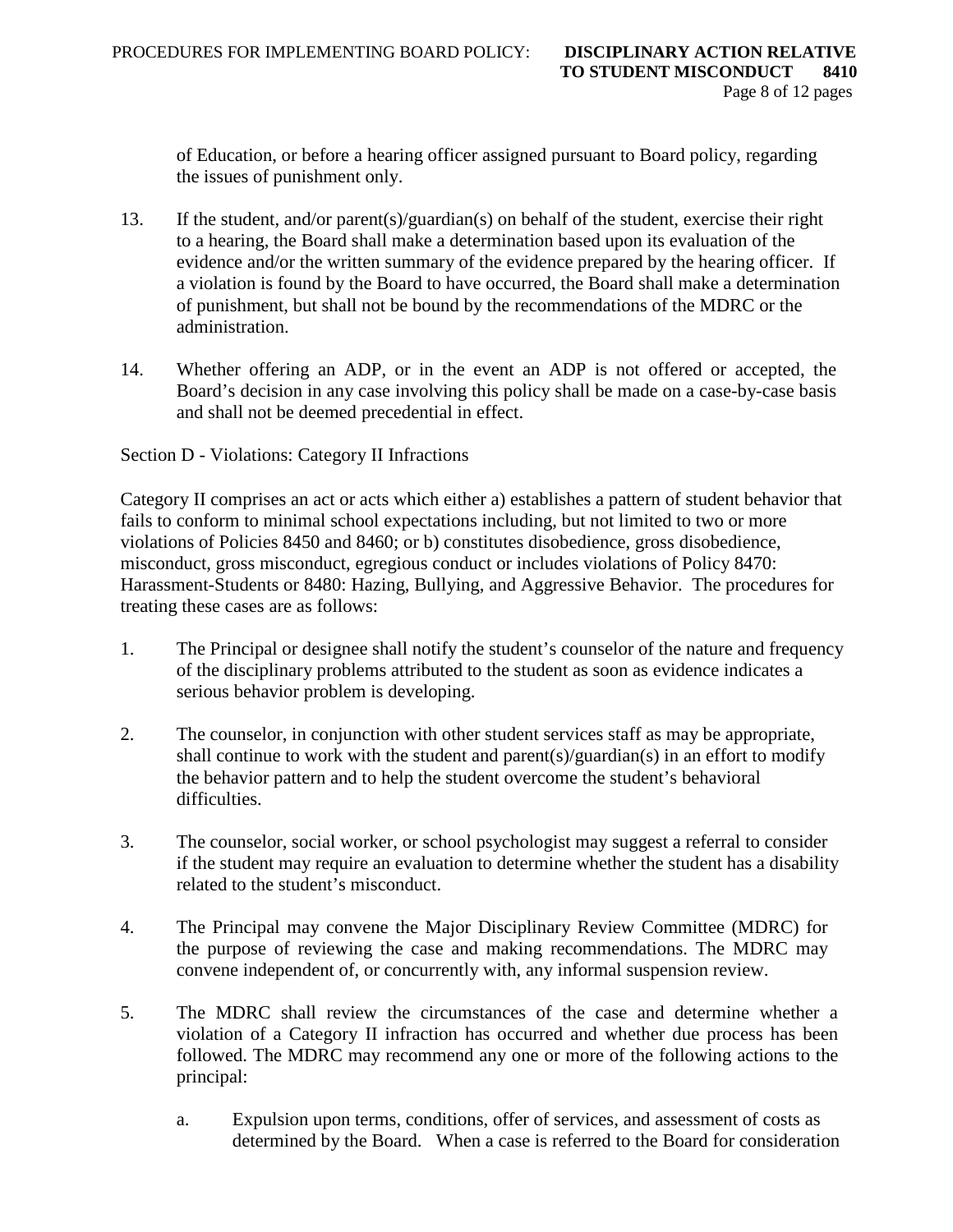of expulsion, the MDRC shall prepare a document to be transmitted to the Board containing all reports of the subject incident, relevant background information, and academic and disciplinary history of the student.

- b. Other actions deemed appropriate by the MDRC, including, but not limited to, a determination that a violation did not occur, and/or that due process was not followed.
- 6. Procedures in Section C, paragraphs 8-14 will then be followed.

Section E - Students with Disabilities

If the student involved in the disciplinary incident or incidents has a disability, the student's IEP or Section 504 Team will be convened to determine whether or not the behavior in question is a manifestation of the student's disability prior to any long-term disciplinary removal and pursuant to the requirements of federal and State law.

- 1. If the IEP Team determines that the misconduct in question is not a manifestation of the student's disability, the matter will be referred back to the MDRC for review and determination in accordance with the procedures of this policy. Students whose behavior is not a manifestation of a disability shall be subject to the disciplinary actions applicable to non-disabled students.
- 2. If the IEP Team determines that the student's misconduct is a manifestation of the student's disability, the IEP or Section 504 Team will report their finding along with any changes made in the IEP to the MDRC as well as to the building Principal.

Section F – Professional Development

The school district shall make reasonable efforts to provide ongoing professional development to teachers, administrators, school board members, school resource officers, and staff on the adverse consequences of school exclusion and justice-system involvement, effective classroom management strategies, culturally responsive discipline, and developmentally appropriate disciplinary methods that promote positive and healthy school climates.

| Revised: | July 14, 1986; July 28, 1986; August 26, 1996; August 25, 1997;           |
|----------|---------------------------------------------------------------------------|
|          | August 21, 2000; August 11, 2003                                          |
| Adopted: | May 9, 2005 (Replaced Policy 8140: Major Disciplinary Problems and Policy |
|          | 8120: Student Suspensions)                                                |
| Revised: | June 26, 2006, July 9, 2007, June 22, 2015, September 26, 2016            |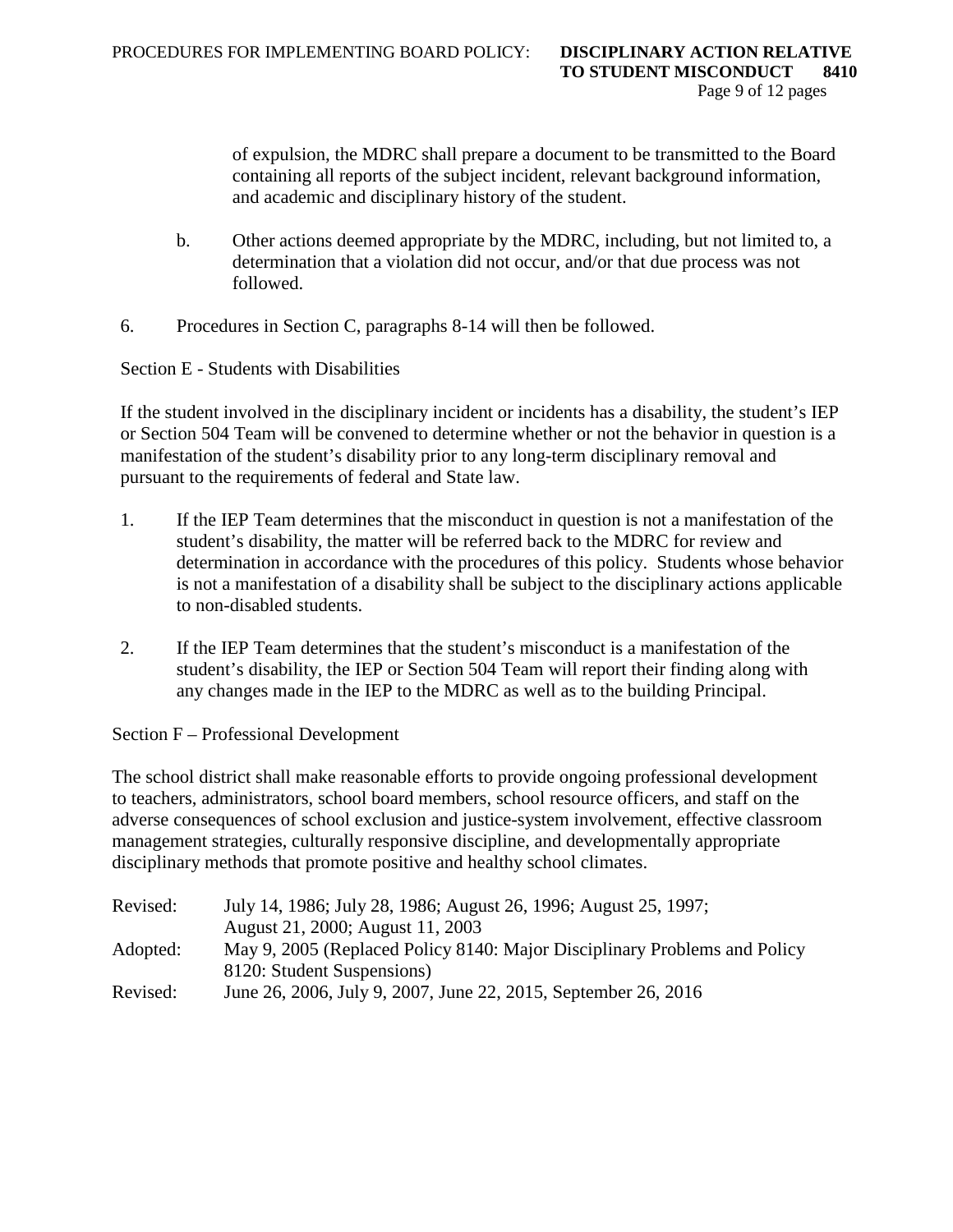### **ALTERNATIVE DISCIPLINE PLAN**

We, student and parent(s)/legal guardian(s), admit that (insert name of student + ID#) has violated Board Policy(ies) (insert policy(ies)), and that the violation is an expellable offense under said Board Policy(ies), and under Section 5/10-22.6 of the Illinois School Code, 105 ILCS 5/10-22.6. We acknowledge we are aware the student is entitled to a due process hearing before the Board or its designated hearing officer to determine whether Board Policy(ies) have been violated, and expressly waive the right to a hearing on those issues, and agree to accept the proposed Alternative Discipline Plan (ADP).

We further agree and acknowledge (a) that in the event of a failure to comply with the terms outlined in the ADP according to the timeline provided for in the ADP (each a "Failure to Comply")**,** the Board may impose sanctions, including expulsion under the applicable Board Policy(ies), to the same extent as if this ADP had not been entered into, and (b) that in the event of a Failure to Comply, the Board may be entitled to reimbursement for all costs otherwise

assumed by the District under this ADP, along with all costs, expenses and attorneys' fees incurred by the District in connection with enforcement of its rights herein.

We certify that we have read this document, and have had the opportunity to discuss its contents with a representative and/or attorney of our choosing, or have waived that opportunity and we have freely and voluntarily signed this document with the intention to be bound by its terms.

This ADP will remain available for acceptance and must be accepted by both student and parent(s)/guardian(s) by (insert date 5 school days beyond offering date). Parent(s)/guardian(s) and the student must commence compliance with all terms, provisions, and requirements of the ADP by (insert date 10 school days beyond offering date), and demonstrate that compliance to the Assistant Principal for Student Services or the SAP Coordinator. Active participation in the prescribed program, as reported by the provider, is required. Failure of both student and parent(s)/guardian(s) to agree to these terms by the above date will result in the revocation of the offer of this ADP and in the matter being remanded to the MDRC for further review and possible referral to the Board of Education for consideration of expulsion. (Insert ADP provisions here.)

| Student               |      |
|-----------------------|------|
| Parent/Legal Guardian |      |
| Parent/Legal Guardian |      |
| School Official       | Date |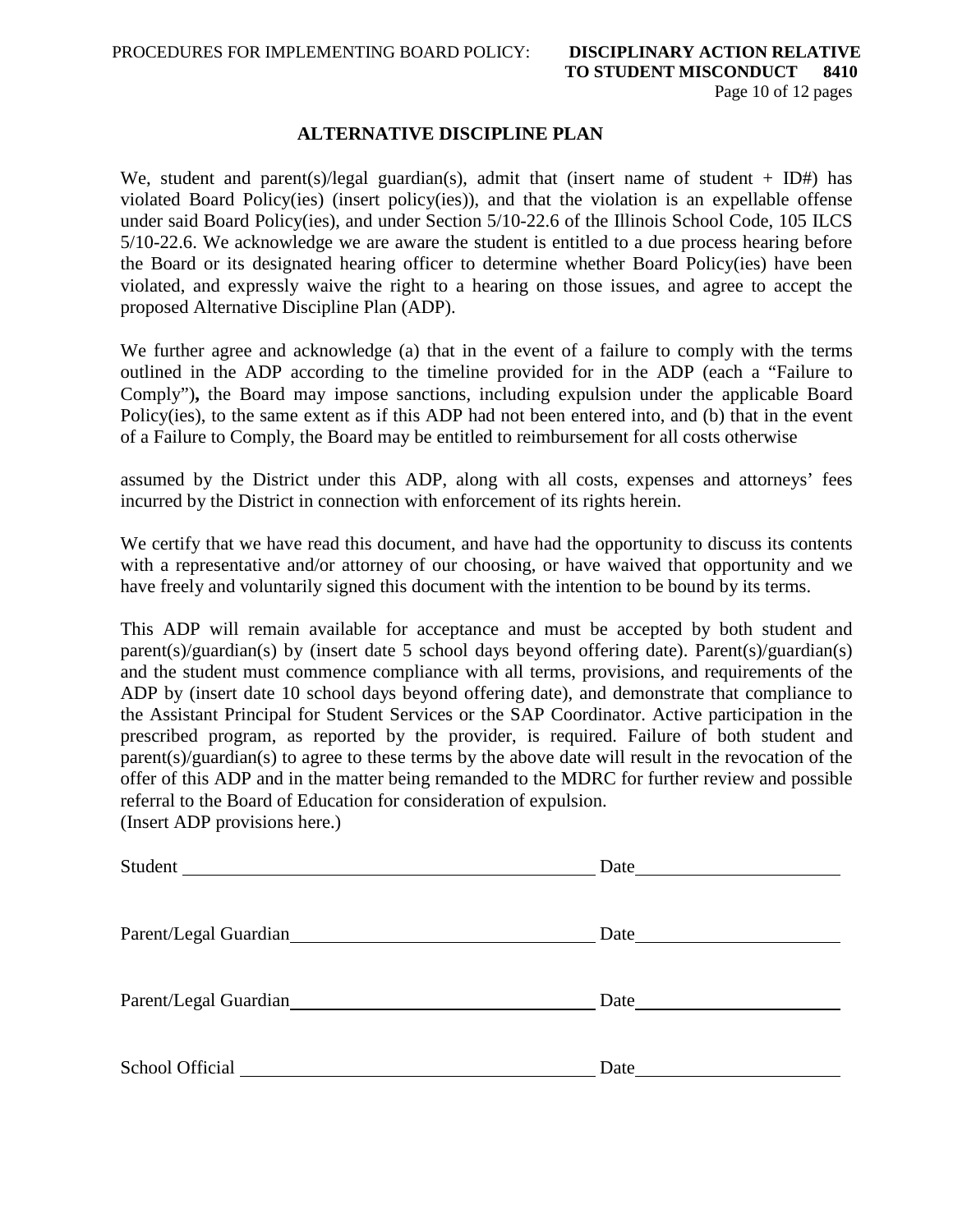## **VOLUNTARY WAIVER OF HEARING**

#### 1.) WAIVER OF HEARING ON VIOLATION OF BOARD POLICY(IES):

We, student/parent(s)/legal guardian(s), admit that (insert name of student + ID#) has violated Board Policy(ies) (insert policy(ies)), and that the violation is an expellable offense under Board Policy and Section 5/10-22.6 of the Illinois School Code, 105 ILCS 5/10-22.6. We acknowledge that we are aware the student is entitled to a hearing before the Board to determine whether Board Policy(ies) have been violated. However, we expressly waive the right to a hearing on that issue and agree that the Board may impose disciplinary sanctions, which may include expulsion.

2.) WAIVER OF HEARING ON PENALTY IMPOSED FOR VIOLATION OF BOARD POLICY(IES):

We further acknowledge that we are aware the student/parent(s)/legal guardian(s) may request and receive a hearing before the Board to determine the duration and conditions of the disciplinary action. However, we expressly waive the right to that hearing regarding the duration and conditions of the disciplinary action, and agree to allow the Board to review the evidence and recommendations of the administration and determine the duration and conditions of the disciplinary action.

3.) APPEAL OF THE BOARD'S DECISION ON PENALTY IMPOSED FOR VIOLATION OF BOARD POLICY(IES)

Notwithstanding the Board's final determination on the duration and conditions of the disciplinary action, we understand that we have the right to appeal the duration and conditions imposed before a hearing officer of the Board's choice.

If we exercise the option to appeal the Board's determination on the duration and conditions of the disciplinary action, we acknowledge that the Board has, with our permission, already reviewed the evidence and recommendations. Therefore, we agree that such prior review shall not constitute a violation of due process.

We agree that the Board may consider all evidence relating to the violation of Board Policy, as well as recommendations and case review of the Major Disciplinary Review Committee, the Administration's recommendation, and the student's grades, and disciplinary record. We further acknowledge that we are aware the Board may accept, reject or modify the recommendations of the Major Disciplinary Review Committee and Administration, and is not bound thereby.